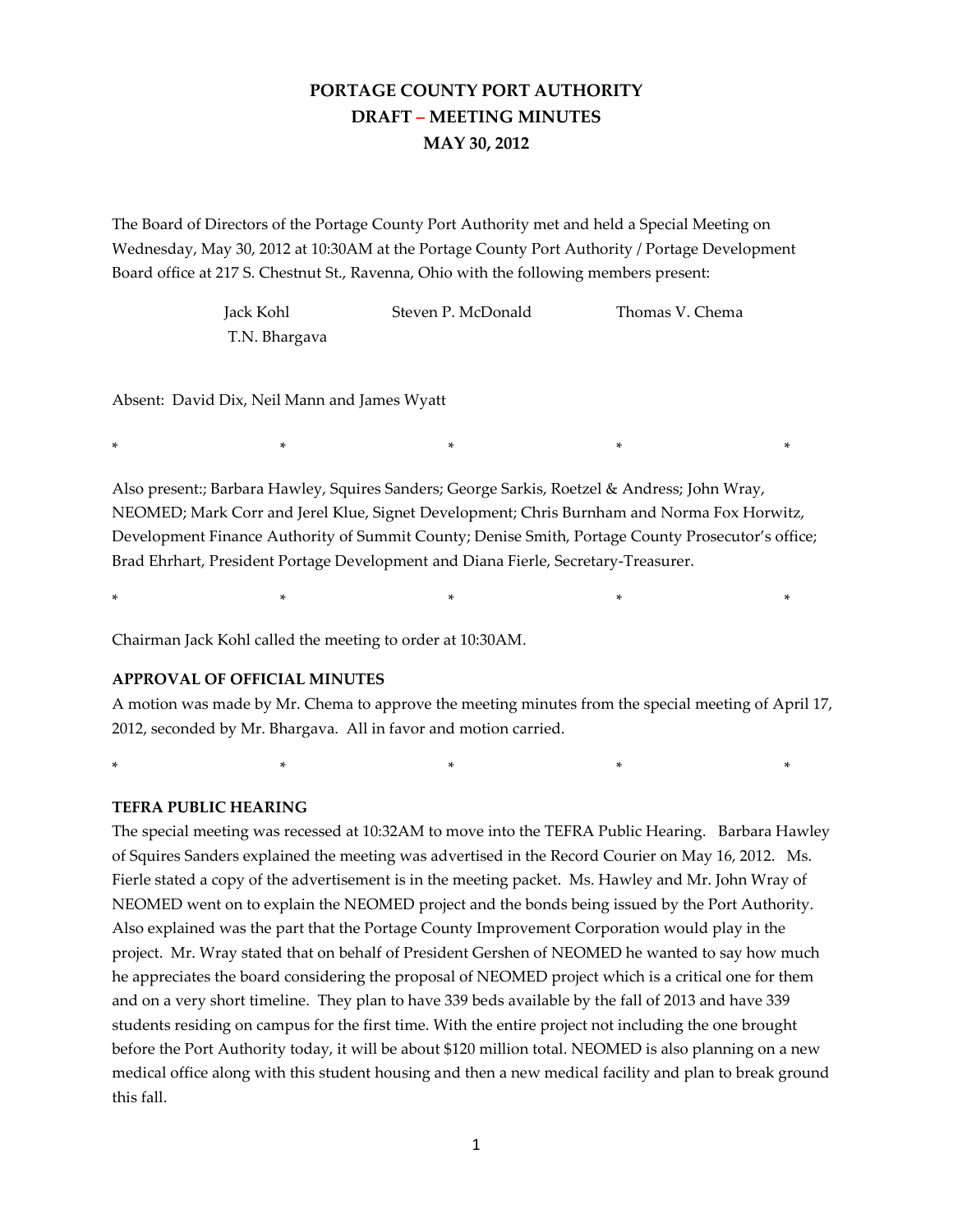Mr. Chema asked for a little more explanation about the project, how many units with 339 beds etc. Mr. Wray stated that most units would be double units (85%) and explained the units/building in a little more detail. Mr. Wray introduced the development team present, Mr. Mark Corr and Jerel Klue of Signet. Mr. Wray stated the singles are about 600 square feet with the doubles about 1,000 square feet. Mr. Chema asked if the new 501 (C) 3 being created by NEOMED would take ownership of the building and land. Mr. Wray stated there will be a ground lease with ownership by ERS, the new 501 (C) 3 in the process of being created. Mr. Wray said they did a survey of the students to see if they had any interest in the student housing with 67% answering the survey and about 70% of those stating they would be very interested in the on campus housing.

Time was given to the public to ask any questions or give comments concerning the project. With no public in attendance and no comments Chairman Kohl asked for a motion to adjourn the public hearing. A motion was made by Mr. McDonald, seconded by Mr. Chema that the public meeting be adjourned. All in favor and motion carried.

At 10:50AM the port authority directors re-convened to the regular meeting.

\* \* \* \* \*

# **REPORTS AND COMMUNICATION**

**Meeting notices -** Ms. Fierle stated the Portage County Port Authority meeting and 2013 Tax Budget hearing were advertised in the Record Courier on May 18, 2012 and the Public hearing was advertised in the Record Courier on May 16, 2012.

**Secretary/Treasurer Report** - Ms. Fierle explained we now have 3 accounts in Huntington Bank. The regular checking account has \$34,924.30. There is an additional \$25,000 from the Rubbermaid project that is not reported on the sheet that was deposited yesterday. The money market account has \$129,842.39. The special activities account has \$24, 909.99. The total amount in all accounts is \$189,676.68 plus the \$25,000 deposited yesterday. The special activities account had expenses for check printing and deposit slips. Ms. Fierle explained the budget sheet that was in the packet. We seem to be rather solid financially at this time.

**President of PDB Report** - Mr. Ehrhart explained project the Portage Development Board is working on at this time which is at about 28, and it's been a very busy and good year so far. We have about 6 projects in the win column so far for 2012. Mr. Ehrhart explained that we signed the closing documents for the InSite/Rubbermaid project on May 9th and they are expected to have the building completed and occupied by the end of this year. Mr. Ehrhart stated that everyone should be getting an invite to a luncheon at the Rubbermaid facility in Mogadore on June 7<sup>th</sup>.

**Report from Legal Counsel** - Attorney Smith stated she didn't have anything at this moment but would jump in on anything later in the meeting.

Mr. Kohl asked if we could go into the 2013 Tax Budget hearing? Ms. Fierle stated we couldn't go into that meeting yet as it isn't 11:15. She stated to move on with the agenda items and we would go back to the Tax Budget hearing as soon as we were able. Ms. Fierle didn't expect the TEFRA hearing to move so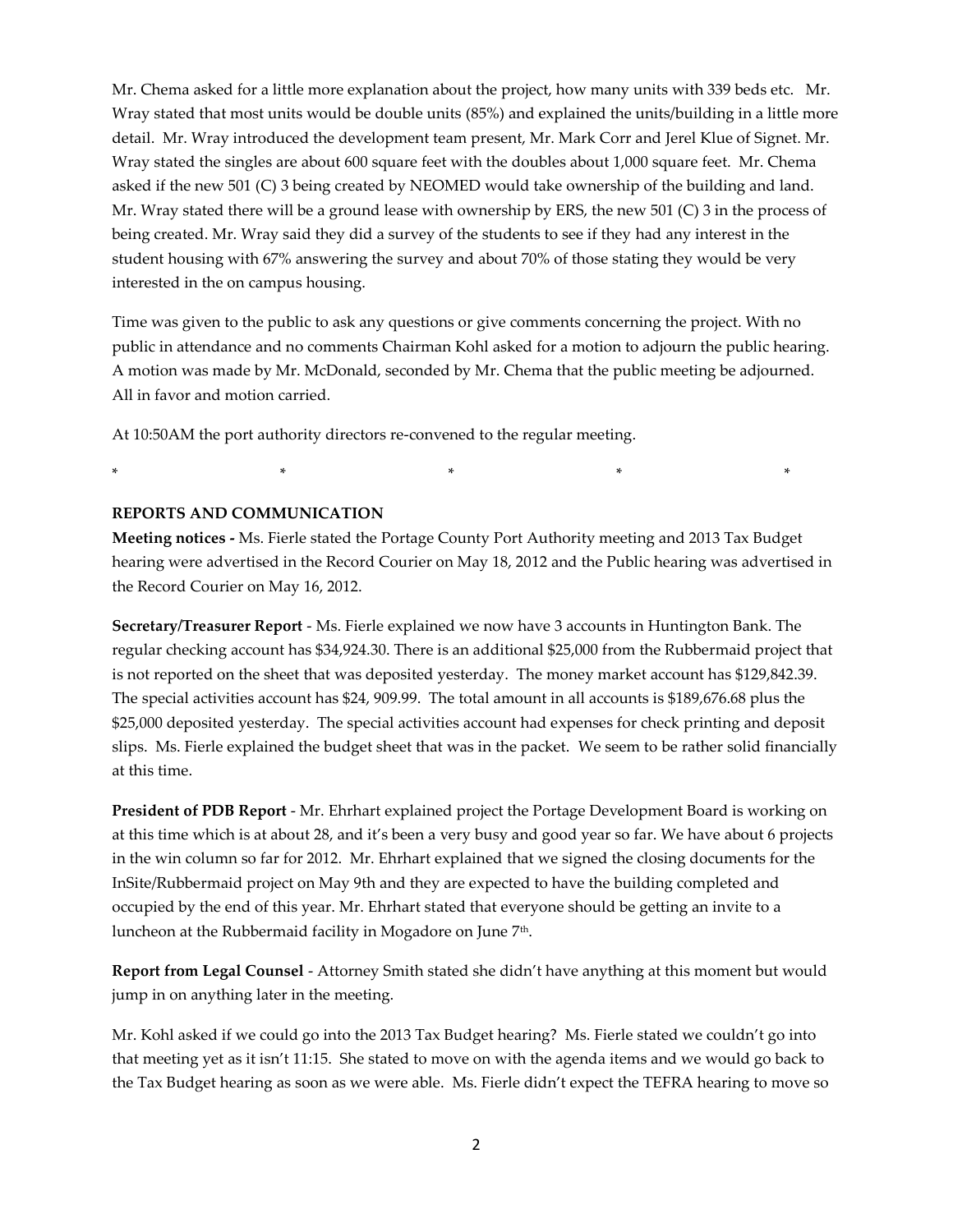quickly and in the future will schedule public hearings a little different as it should have been scheduled for 11:00AM, then it could be held anytime after that time.

# **DISCUSSION**

1. **NEOMED Project Update** – Chairman Kohl asked if there were any more updates to be given. There were none at this time. The resolutions would be presented a little later in the meeting.

 A. **Portage County Improvement Corporation –** Mr. Sarkis explained the purpose of the PCIC. Ms. Fierle stated that the Articles of Incorporation and EIN number have been received and are included in the packet. Mr. Ehrhart mentioned that there will be an organizational meeting for the Portage County Improvement Corporation sometime in June and we'd need to take a look before we leave to set up a date and time. Mr. Sarkis stated the meeting should be posted at the PDB/PCIC office and the county administration office and also in the Record Courier. Officers will be elected at the meeting.

2. **High School Update** – Mr. Kohl stated the school board collected the bidding and is doing their due diligence and they need to pick a date to start demolition.

 A. **Draft RFP** is complete and has been reviewed by Attorney Smith. Mr. Kohl stated we need to get a list put together on who to send the RFP to. Mr. Ehrhart will e-mail the directors to get their suggestions.

#### 3. **Project Renewal – Update**

A. Mr. Ehrhart stated the application was sent in and approved by the Controlling Board on May 21<sup>st</sup>. We are waiting for the agreement from ODOD.

4**. Project Fee Sharing with the Portage Development Board –** Ms. Fierle stated there is a draft amended agreement in the packet. It was reviewed by Attorney Smith with a couple comments. Attorney Smith can sign as Reviewed By instead of Approved as to Form because the auditor certification can't be certified for an unknown amount. The Secretary-Treasurer can certify the \$10,000 for the contract, the fees amount can't be certified because we don't know from year to year how much those fees would be. Mr. Chema asked that it wouldn't undermine the enforceability of the contract would it and Attorney Smith stated that no it would not. The agreement is still fine and enforceable. Mr. Kohl stated it became obvious that Brad and Diana are spending a lot more time on Port Authority projects and it's fair that we start fee sharing with the 25%/75% with 75% going to the Port Authority. Mr. Kohl stated these project could not have happened without Brad and Diana spending as much time on these projects as they have. Mr. Chema stated that in the beginning the Port Authority thought they might have to get their own staff or hiring someone to provide staffing. The Portage Development Board has been doing exactly what is needed to staff the Port Authority and is totally in agreement with the fee sharing. Mr. Chema states they don't really need to hire their own staff when the Port Authority and Portage Development Board have this agreement in place and the port doesn't have the responsibility of the human resource issues associated with staff.

5. **Port Authority Name** - Mr. Burnham spoke about the Summit County Port Authority changing their name to the Development Finance Authority of Summit County. Mr. Kohl stated he doesn't know how many times he's been asked about a port. Several names were discussed. Mr. Chema stated he would have a discussion with the Portage County Board of Commissioners in the near future to broach the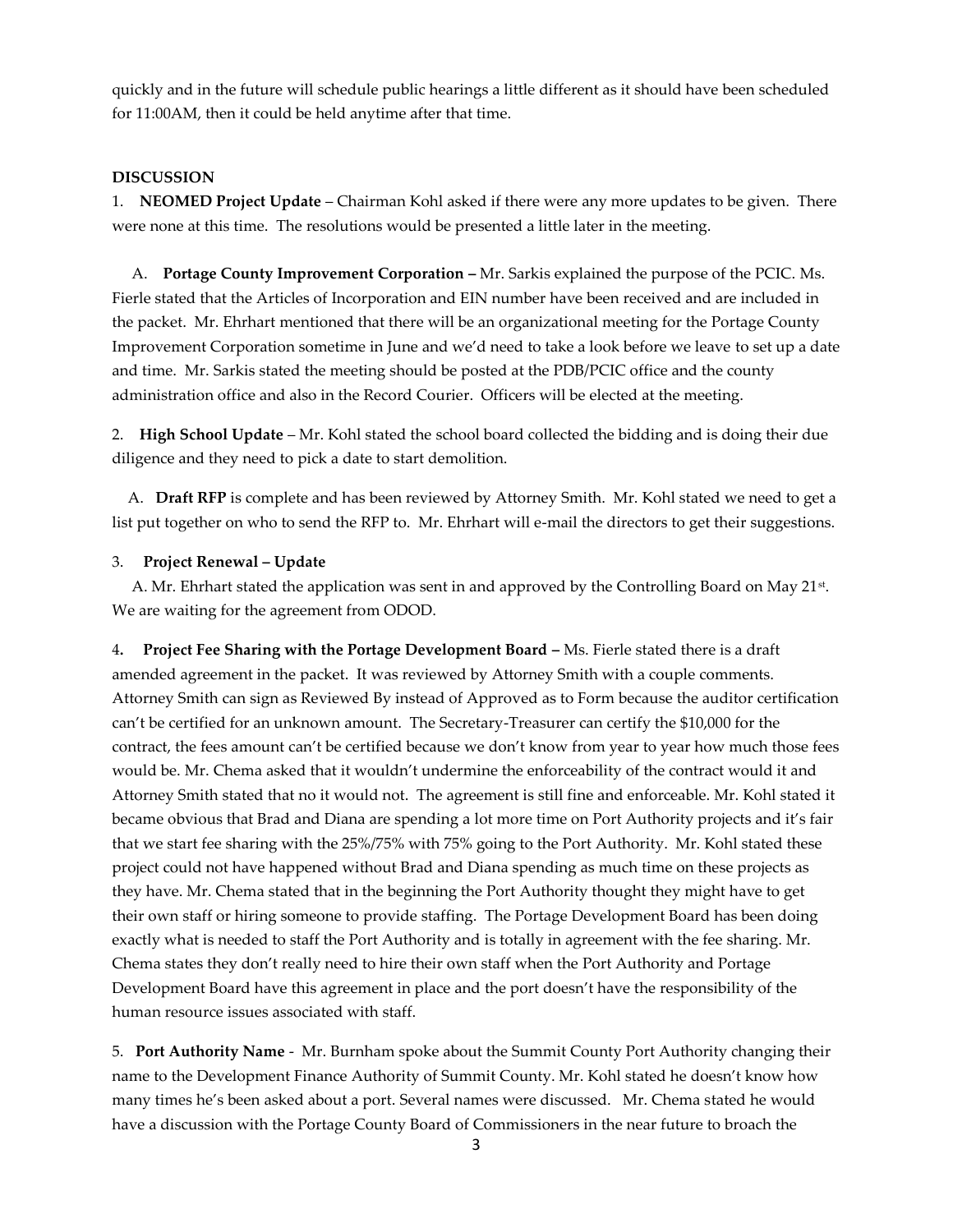subject of changing the name of the Portage County Port Authority.

# **CONSIDERATION OF NEW RESOLUTIONS AND MOTIONS**

- **A.** Portage County Improvement Corporation Mr. Ehrhart explained that this resolution designates the Portage County Improvement Corporation as an instrumentality of the Portage County Port Authority for the NEOMED housing project and appointing directors of the PCIC. **A motion was made by Mr. Chema, seconded by Mr. Bhargava to approve the resolution. All voted in favor and the motion carried. Resolution 12-007**
- **B.** NEOMED Project Mr. Ehrhart explained this resolution authorizes the Issuance of Revenue Bonds as part of a plan to finance in one or more series not to exceed \$37,800,000 for the purpose of making a loan to assist the Portage County Improvement Corporation for the NEOMED project. **A motion was made by Mr. Chema, seconded by Mr. McDonald to approve the resolution. All voted in favor and the motion carried. Resolution 12-008**

Mr. Ehrhart stated that the NEOMED project business is complete. Those in attendance for this project left the meeting after thanking the Port Authority for their continued support.

**C. Project Fee Sharing between the PCPA and the Portage Development Board –** Mr. Ehrhart explained the fee sharing of 25% for the Portage Development Board and 75% for the Port Authority. **A motion was made by Mr. Chema to approve the amended agreement adding the fee sharing, seconded by Mr. McDonald. All voted in favor and the motion carried. Resolution 12-010**

Ms. Fierle stated that she would pay the fee for the project with the funds in the Special Activities account before moving the funds into the regular checking account.

At 11:16AM the Portage County Port Authority directors recessed to go into the Public Hearing for the 2013 Tax Budget hearing.

\* \* \* \* \*

**2013 TAX BUDGET HEARING**

Ms. Fierle read the notices as printed in the Record Courier. She explained the draft budget has been on display in the Portage County Auditor's office and the Portage County Port Authority office for the time required by the ORC.

Ms. Fierle explained how she came up with the items and expenses in the draft budget. Mr. Chema asked about the amount in the dues line items and Ms. Fierle explained that she puts funds there in case the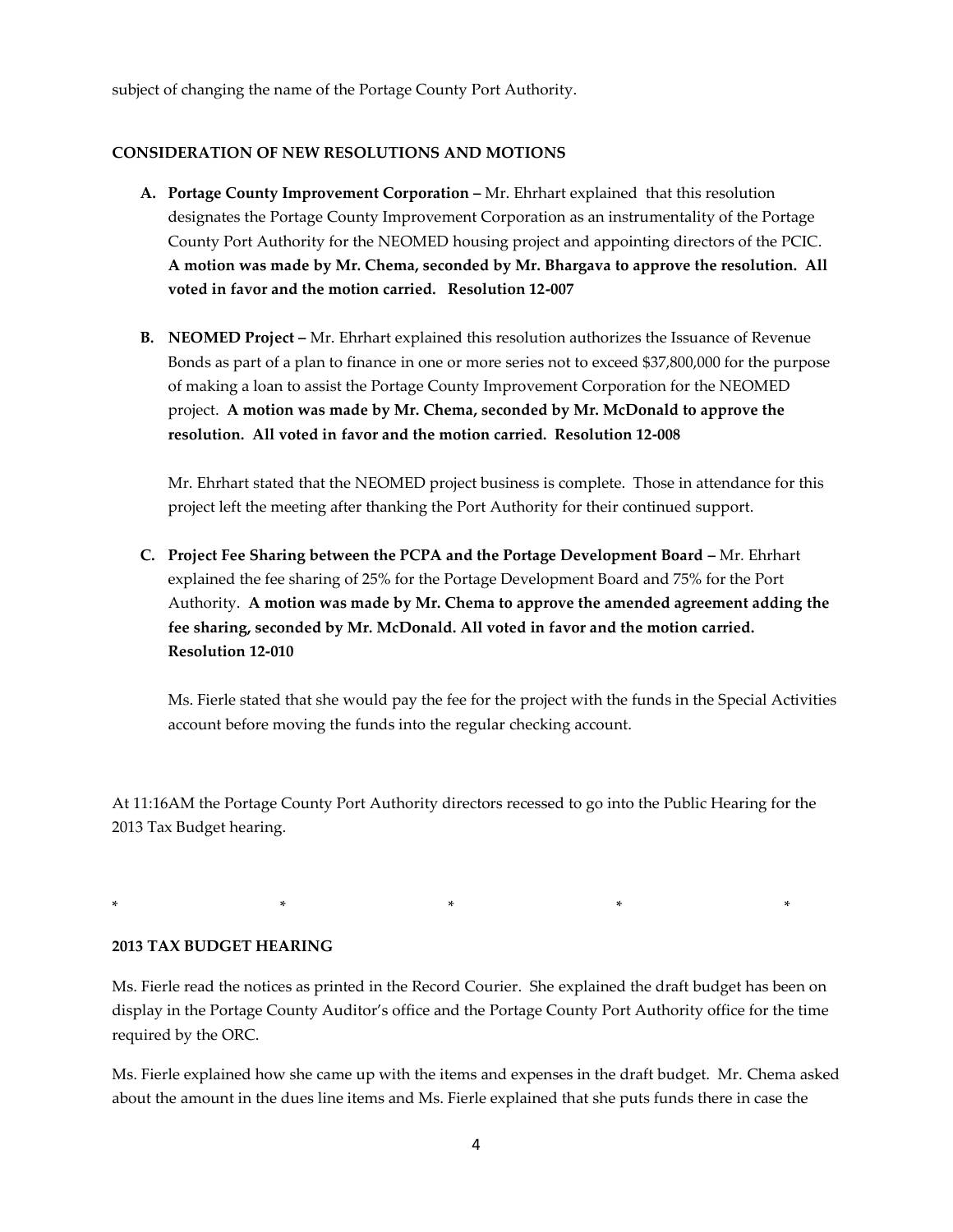Port Authority decides to join the local chambers of commerce. Also included are the dues for the Ohio Port Authority Council and the Portage Development Board.

Ms. Fierle also explained that she kept the projects line item with \$50,000 for expenditures we might have when working on projects.

**With no further questions and no questions from the public, a motion was made by Mr. McDonald to adjourn the public hearing, seconded by Mr. Chema. All voted in favor and the motion carried.**

\* \* \* \* \*

At 11:20 AM the Board of Directors returned to the regular meeting.

**D. 2013 Tax Budget** – After holding the required Public Hearing, **a motion was made by Mr. McDonald and seconded by Mr. Chema, that the 2013 Tax Budget be adopted. All voted in favor and the motion carried. Resolution 12-009.**

# **CORRESPONDENCE**

- 1. **Correspondence from Huntington Bank – the PCPA's bank of record** Mr. McDonald explained the letter Ms. Fierle received from Huntington Bank. **A motion was made by Mr. McDonald, seconded by Mr. Chema that the Board of Directors grant approval for Ms. Fierle to sign the documents and return to Huntington Bank. Approved by Journal Entry.**
- 2. **Management Letter from Auditors** Mr. Chema stated he received an e-mail from the auditor's containing the management letter from the most recent Port Authority audit. One finding was the financials had not been reported to the state. Ms. Fierle stated that was something that she didn't know needed to be done and the auditor's assisted her with getting the items filed. We are now in compliance there.

Mr. Chema also stated that another recommendation was that the Port Authority create and Audit committee. Mr. Chema thought that was a good idea and this committee could meet about a half hour before the quarterly meetings. **Mr. Chema made a motion that an Audit Committee be formed, seconded by Mr. McDonald. All voted in favor and the motion carried. Resolution 12-011**

It was also decided that on the audit committee would consist of Mr. McDonald as Chairman, also on the committee would be Mr. Chema and Mr. Mann.

Mr. Chema reminded Ms. Fierle when she advertises the quarterly meeting to also state the Audit Committee would meet ½ hour prior to the quarterly board meeting.

Ms. Fierle stated the next meeting is scheduled for September 4, 2012 at 2:00 PM.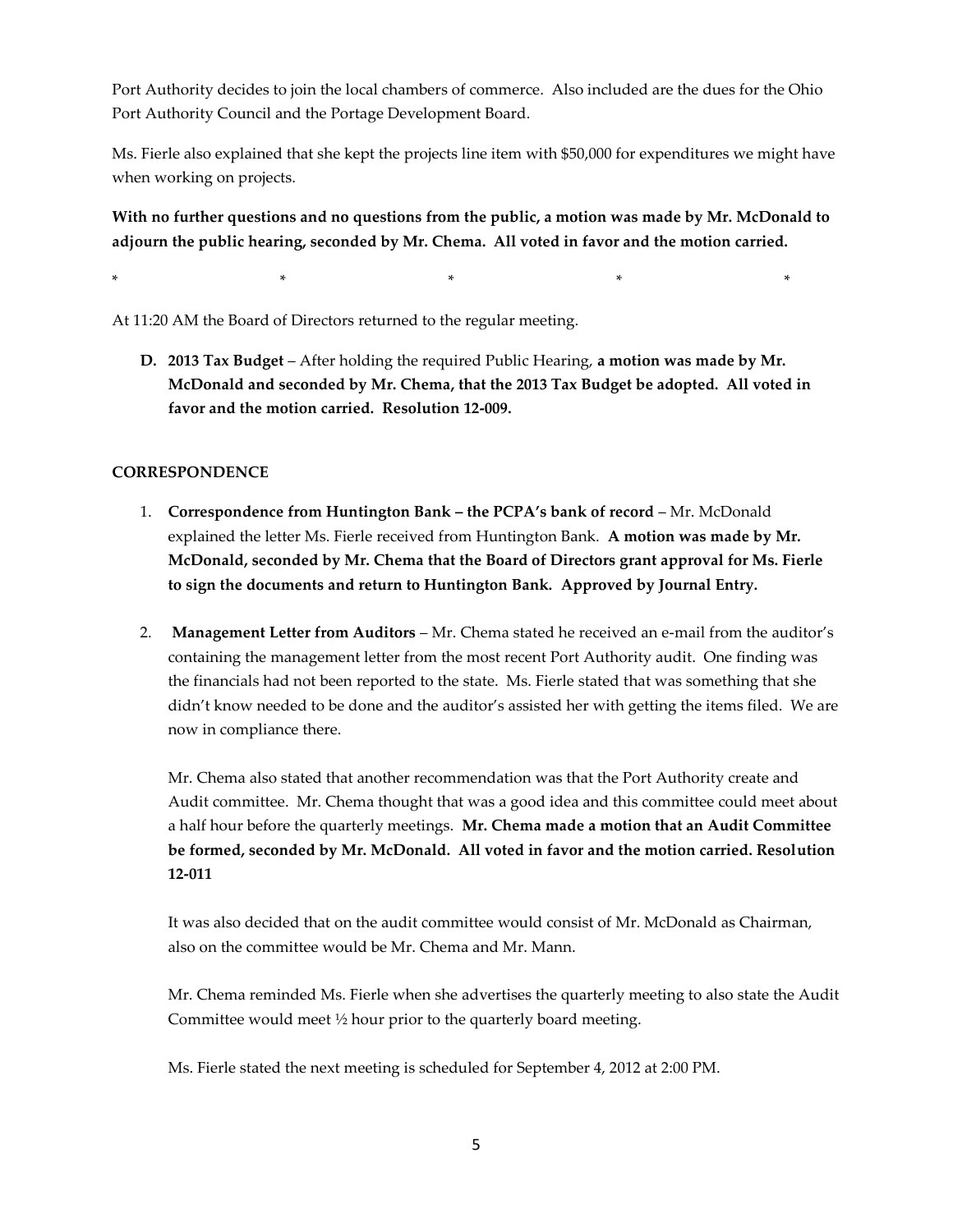#### **RESOLUTION NO. 12-007**

**RE: A RESOLUTION DESIGNATING THE PORTAGE COUNTY IMPROVEMENT CORP. AS AN AGENCY AND INSTRUMENTALITY OF THE PORTAGE COUNTY PORT AUTHORITY FOR PURPOSES OF PROVIDING HOUSING WITHIN THE JURISDICTION OF THE PORT AUTHORITY; APPROVING THE ARTICLES OF INCORPORATION AND CODE OF REGULATIONS OF THE PORTAGE COUNTY IMPROVEMENT CORP.; AND APPOINTING THE DIRECTORS OF THE PORTAGE COUNTY IMPROVEMENT CORP.**

\* \* \* \* \*

It was moved by Thomas V. Chema seconded by Steven P. McDonald that the following Resolution be adopted:

- **WHEREAS,** pursuant to Sections 4582.21 through 4582.59, Ohio Revised Code (as enacted and amended from time to time, collectively, the "Act"), the Portage County Port Authority (the "Port Authority") is authorized to undertake activities that enhance, foster, aid, provide, or promote housing within its jurisdiction; and
- **WHEREAS,** Portage County Improvement Corp. (the "Corporation") has been formed as an Ohio nonprofit corporation for the purpose of providing housing within the territorial jurisdiction of and exclusively for the benefit of the Port Authority, thereby lessening the burdens of government by performing governmental functions that the Port Authority would otherwise have to perform directly or by itself; and
- **WHEREAS,** this Board has determined to designate the Corporation and take other actions that are necessary and appropriate for the Corporation to operate as an "instrumentality" within the meaning of Revenue Ruling 57-128, 1957-1 C.B. 311; NOW, THEREFORE, BE IT

**RESOLVED,** by the Board of Directors of the Portage County Port Authority:

**Section 1. Designation of Instrumentality**. This Board hereby finds and determines that it is the policy of the Port Authority to implement its authorized purposes with respect to housing under the Act, and specifically with respect to the Project, as described in the Articles of Incorporation of the Corporation, through the designation of the Portage County Improvement Corp., a corporation not for profit organized and operating under Chapter 1724, Ohio Revised Code, as the Port Authority's agency and instrumentality for providing housing within its jurisdiction.

**Section 2. Approval of Articles of Incorporation and Code of Regulations**. This Board hereby approves and confirms the Articles of Incorporation the Code of Regulations of the Corporation in the forms on file with this Board.

**Section 3. Appointment of Corporation Board of Directors**. In accordance with the Articles of Incorporation of the Corporation, this Board hereby appoints the following individuals as the Directors of the Corporation: Thomas V. Chema, Jack F. Kohl, II and Steven P. McDonald.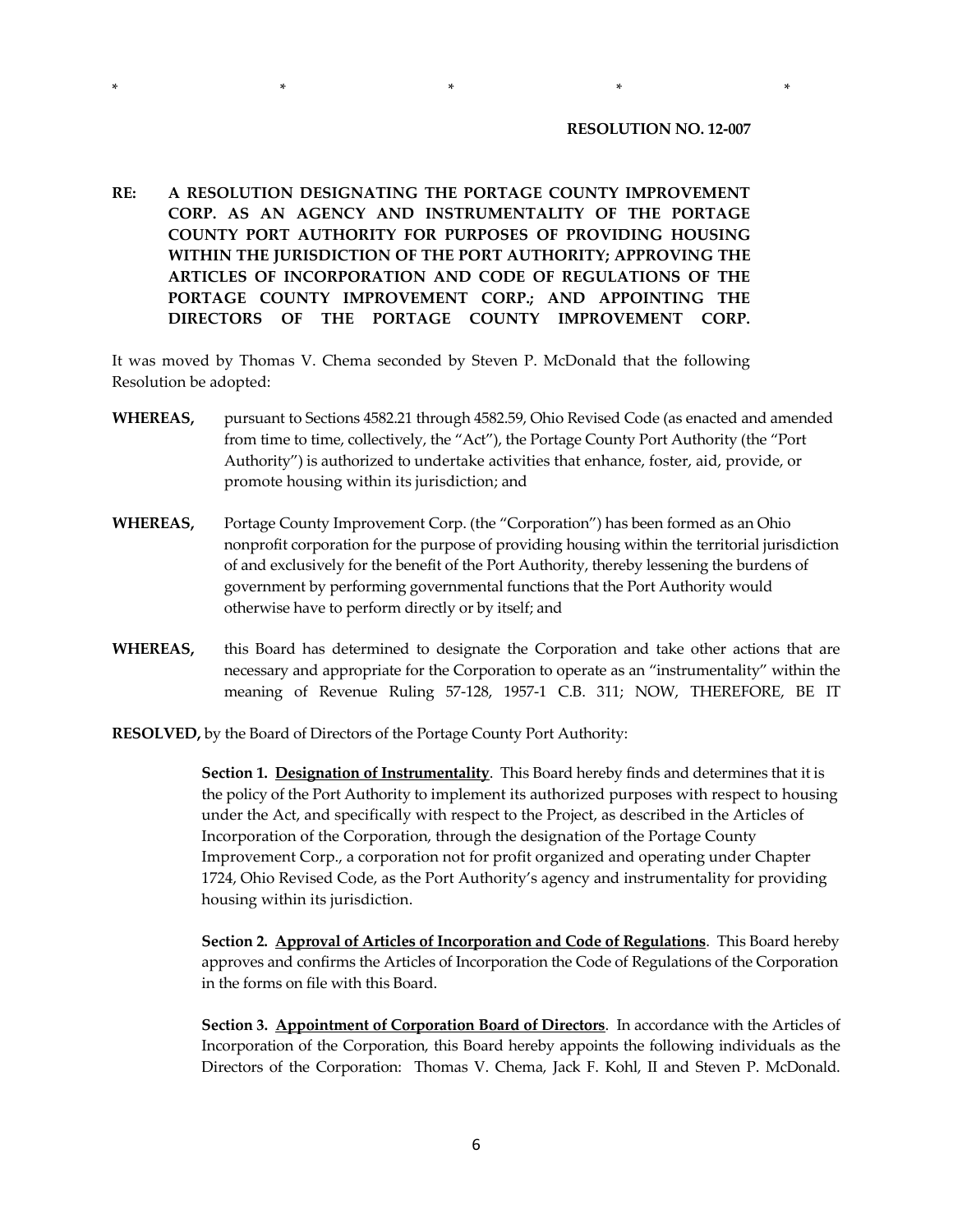**Section 4. Severability**. Each section of this resolution and each subdivision or paragraph of any section hereof and each sentence of a paragraph hereof is hereby declared to be independent and the finding or holding of any section or any subdivision, paragraph or sentence hereof to be invalid or void shall not be deemed or held to affect the validity of any other section, subdivision, paragraph or sentence of this resolution.

**Section 5. Effective Date.** This resolution shall be in full force and effect upon its adoption. Therefore be it further

**Resolved,** that the Board of Directors finds and determined that all formal actions of this Board concerning and relating to the adoption of this resolution were taken in an open meeting of this Board and that all deliberations of this Board that resulted in those formal actions were in meeting open to the public in compliance with the law including Section 121.22 of the Ohio Revised Code.

Voice Vote as follows:

| T.N. Bhargava, yea;          | Thomas V. Chema, yea;   | David Dix, absent;       |
|------------------------------|-------------------------|--------------------------|
| Jack Kohl, yea;              | Neil Mann, Jr., absent; | Steven P. McDonald, yea; |
| James A. Wyatt, Jr., absent; |                         |                          |

\* \* \* \* \*

#### **RESOLUTION NO. 12-008**

**RE: A RESOLUTION AUTHORIZING THE ISSUANCE OF NOT TO EXCEED \$37,800,000 PORTAGE COUNTY PORT AUTHORITY REVENUE BONDS (NORTHEAST OHIO MEDICAL UNIVERSITY PROJECT) FOR THE PURPOSE OF MAKING A LOAN TO ASSIST PORTAGE COUNTY IMPROVEMENT CORP. IN FINANCING COSTS OF "PORT AUTHORITY FACILITIES" WITHIN THE MEANING OF SECTION 4582.21, OHIO REVISED CODE; AUTHORIZING A LOAN AGREEMENT AND A TRUST INDENTURE SECURING THE PAYMENT OF THE BONDS; AUTHORIZING A BOND PURCHASE AGREEMENT FOR THE SALE OF THE BONDS; AND AUTHORIZING CERTAIN OTHER DOCUMENTS AND ACTIONS IN CONNECTION WITH THE BONDS.**

It was moved by Thomas V. Chema, seconded by T.N. Bhargava that the following resolution be adopted:

**WHEREAS,** the Portage County Port Authority (the "Issuer"), a port authority and a body corporate and politic duly organized and validly existing under the laws of the State of Ohio, is authorized and empowered, by virtue of the laws of the State of Ohio, including without limitation, Section 16 of Article VIII, Ohio Constitution, and Revised Code Sections 4582.21 through 4582.59 (the "Act"), (a) to issue one or more series of its revenue bonds for the purpose of making a loan to assist in the financing or refinancing of costs of acquiring, constructing, equipping and improving "port authority facilities," as defined in Revised Code Section 4582.21, (b) to enter into a loan agreement and to provide for "revenues" sufficient to pay the principal of and interest and any premium on those revenue bonds, (c) to secure those revenue bonds by a trust indenture, and (d) to adopt this Resolution and to enter into the Indenture and the Loan Agreement, all as defined below; and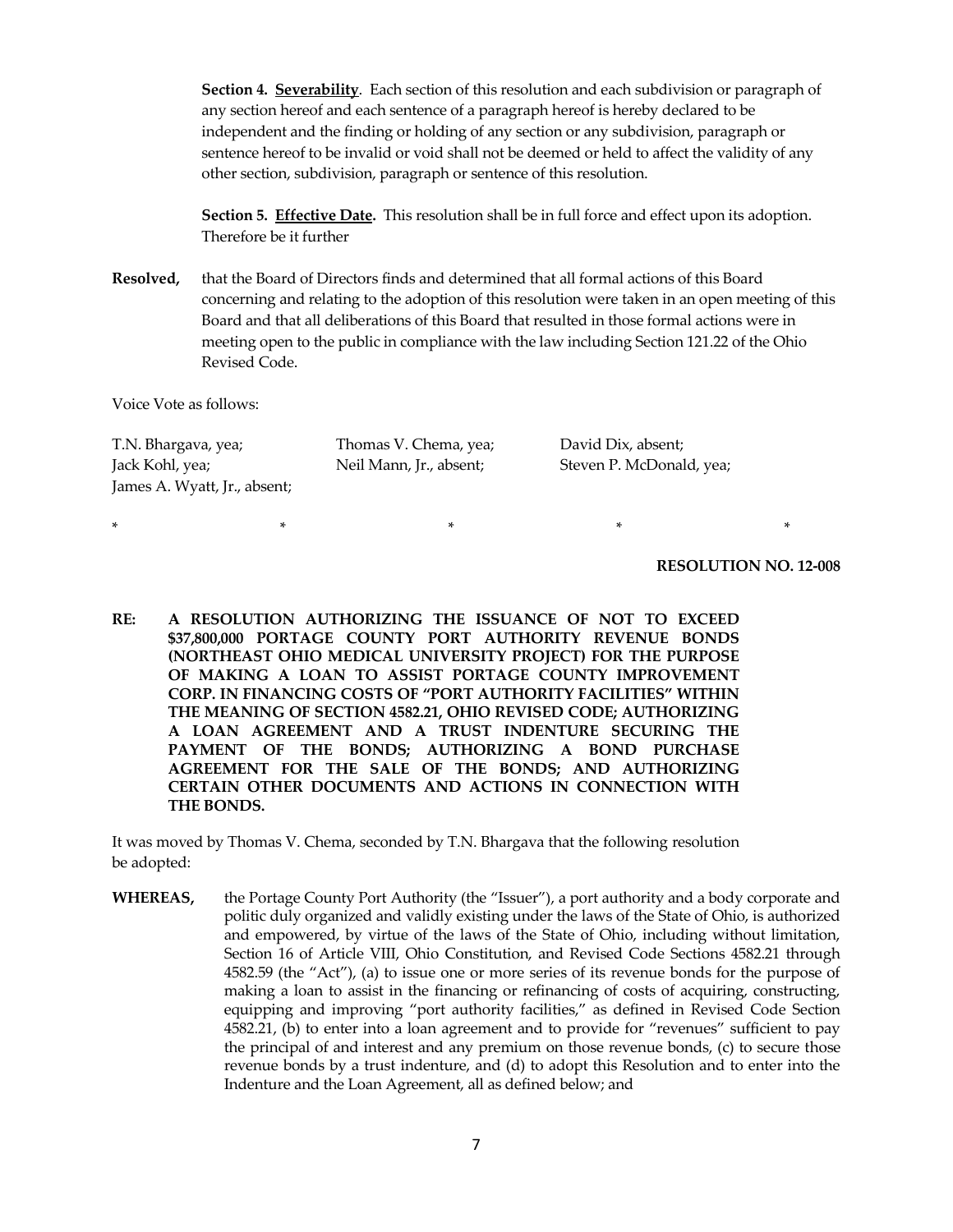- **WHEREAS,** Portage County Improvement Corp., an Ohio nonprofit corporation (the "Borrower"), has requested that the Issuer issue one or more series of revenue bonds (the "Series 2012 Bonds") pursuant to the Act to assist it in financing costs of acquiring, constructing, furnishing and equipping housing facilities and related site and parking improvements (the "Project") to be located on the main campus of the Northeast Ohio Medical University (the "University") and to be occupied by students, faculty, researchers, staff and guests of the University; and
- **WHEREAS,** the Borrower will be the initial owner and operator of the Project and the Borrower will assign all of its rights and obligations with respect to the Project and the Series 2012 Bonds to ERS Housing LLC, an Ohio nonprofit limited liability corporation, if and at such time as ERS Strategic Properties, Inc., an Ohio nonprofit corporation and the sole member of ERS Housing LLC, receives a determination from the Internal Revenue Service, in response to its pending application, that it is an organization described in Section 501(c)(3) of the Internal Revenue Code of 1986, as amended (the "Code). NOW, THEREFORE, BE IT
- **RESOLVED**, by the Board of Directors of the Portage County Port Authority, that:

**Section 1. Definitions.** All capitalized words and terms used in this Resolution but not otherwise defined are used with the respective meanings given to them in the Trust Indenture with respect to the Bonds (the "Indenture") between the Issuer and U.S. Bank National Association, as trustee (the "Trustee"), the substantially final form of which is on file with this Board.

**Section 2. Determinations.** This Board finds and determines that:

(a) the Project constitutes "port authority facilities" within the meaning of Section 4582.21(E), Ohio Revised Code;

(b) the Project is consistent with the purposes of Section 16 of Article VIII, Ohio Constitution, to enhance the availability of adequate housing and to improve the economic and general well-being of the people of the State of Ohio;

(c) provision of the loan to finance or refinance costs of the Project, including without limitation, the financing thereof, will require the issuance, sale and delivery of the Series 2012 Bonds; and

(d) the acquisition, construction, installation, equipping and improving of the Project and of any improvements in connection with it, including those paid from the proceeds of the Series 2012 Bonds, shall be undertaken by the Borrower or its agents as provided in the Loan Agreement.

**Section 3. Authorization of Series 2012 Bonds**. It is determined to be necessary to, and the Issuer shall, issue, sell and deliver, as provided in this Resolution and in the Indenture and pursuant to the authority of the Act, the Series 2012 Bonds in one or more series in a principal amount not to exceed \$37,800,000 for the purpose of making a loan to assist the Borrower in financing or refinancing the costs of acquiring, constructing, furnishing and equipping the Project, including payment of interest on the Series 2012 Bonds prior to and during construction of the Project and for up to eighteen months after completion of construction, funding any required reserves, and payment of costs of issuance. The Series 2012 Bonds initially shall be issued in fully registered book entry only form and shall be designated "Portage County Port Authority Revenue Bonds (Northeast Ohio Medical University Project), Series 2012". The Chairman or Vice Chairman of this Board (each an "Executive") and/or the Secretary-Treasurer or any Assistant Secretary (the "Fiscal Officer") are authorized and directed to sign and deliver the Loan Agreement between the Issuer and the Corporation in substantially in the form on file with this Board and with such changes as are not adverse to the Issuer as such officers may approve, their signing and delivery of the Loan Agreement being conclusive evidence of their approval of any such changes.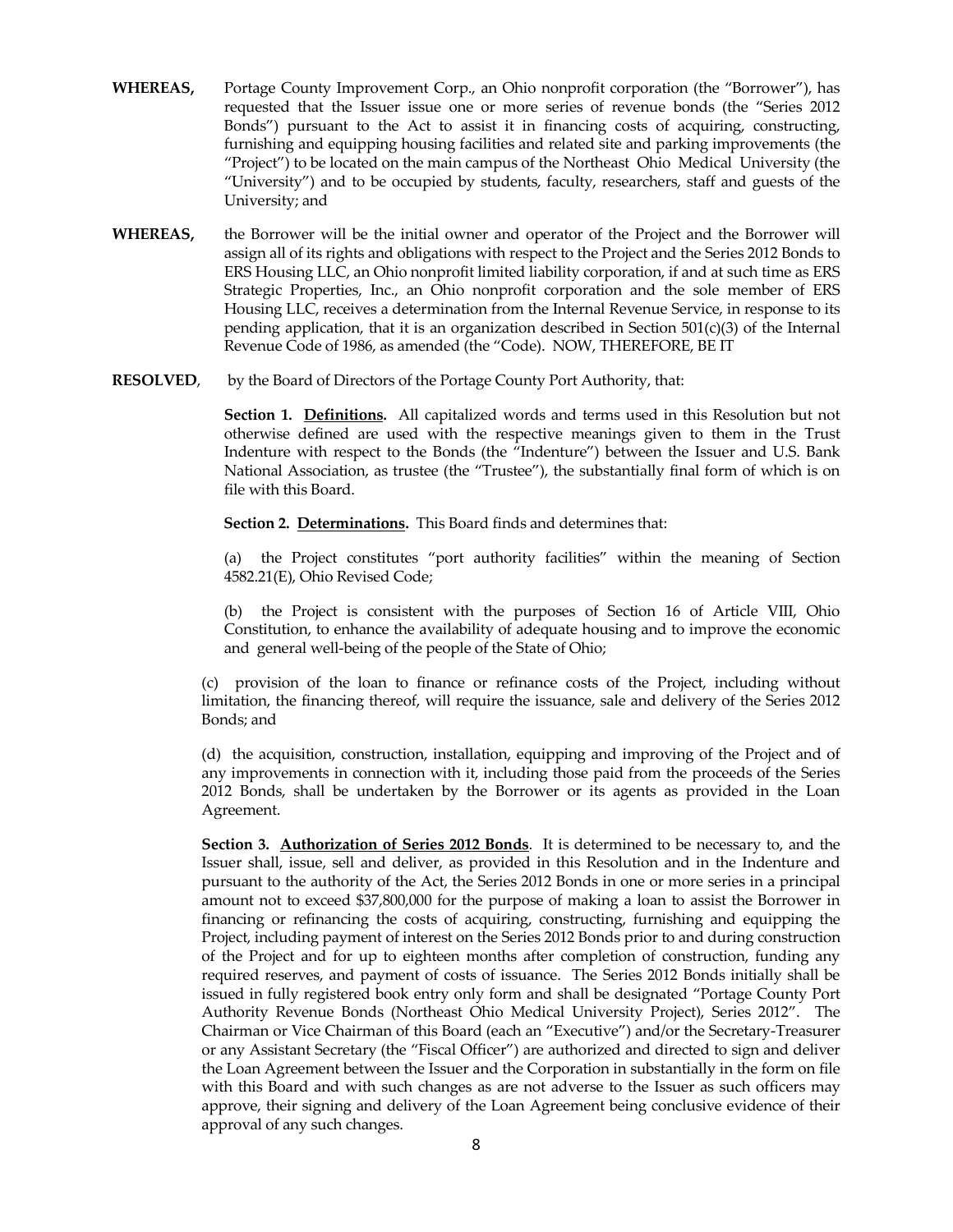**Section 4. Terms of the Series 2012 Bonds.** The Series 2012 Bonds shall be issued in the form and denominations and shall be numbered and payable as provided in the Indenture. The Series 2012 Bonds shall be dated as of the date, shall mature semiannually on June 1 and December 1 in the years and principal amounts, with the final maturity date not later than December 1, 2047, shall bear interest at the rate or rates, not to exceed a weighted average rate of six percent (6 %) per annum, shall be subject to redemption, and have such other terms as provided in the Bond Purchase Agreement authorized in Section 5 of this Resolution and in the Indenture. The Series 2012 Bonds shall be signed by the Executive and the Fiscal Officer of the Issuer in their official capacities (provided that either or both of those signatures may be facsimiles). In case any officer whose signature or a facsimile thereof appears on the Series 2012 Bonds shall cease to be such officer before the issuance or delivery of the Series 2012 Bonds, such signature or facsimile thereof shall nevertheless be valid and sufficient for all purposes, the same as if he or she had remained in office until after that time. The Series 2012 Bonds in the form contained in the Indenture, signed by the appropriate officers of the Issuer, in an aggregate principal amount not to exceed \$37,800,000, shall represent the approved form of Series 2012 Bonds.

**Section 5. Sale of the Series 2012 Bonds.** The Series 2012 Bonds are sold and awarded to RBC Capital Markets LLC (the "Original Purchaser") at a purchase price equal to the aggregate principal amount of the Series 2012 Bonds, less underwriter's discount which may not exceed one percent (1%) of the principal amount of the Series 2012 Bonds, less any original issue discount, plus any original issue premium and plus any accrued interest. It is determined hereby that the purchase price and the manner of sale and the terms of the Series 2012 Bonds, as provided in this Resolution, the Bond Purchase Agreement among the Issuer, the Original Purchaser and the Borrower (the "Bond Purchase Agreement") and the Indenture, are consistent with all legal requirements and will carry out the public purposes of the Act.

The Bond Purchase Agreement shall contain the final terms of the Series 2012 Bonds, including: the aggregate principal amount of the Series 2012 Bonds, their interest rates, maturities and redemption provisions. The Executive or the Fiscal Officer each is authorized to approve the final terms of the Series 2012 Bonds and the purchase price to be paid by the Original Purchaser, and each is authorized to sign and deliver the Bond Purchase Agreement to the Original Purchaser and the Borrower in substantially the form now on file with the Issuer, with any changes not inconsistent with this Resolution and not substantially adverse to the Issuer, and as are permitted by the Act and approved on behalf of the Issuer by the officer signing the Bond Purchase Agreement. The approval on behalf of the Issuer of those changes and the status of those changes as not substantially adverse to the Issuer shall be conclusively evidenced by the signing of the Bond Purchase Agreement by the authorized officer of the Issuer.

The Executive and Fiscal Officer of the Issuer are authorized and directed to make the necessary arrangements with the Original Purchaser to establish the date, location, procedures and conditions for the delivery of the Series 2012 Bonds to the Original Purchaser and to take all steps necessary to effect the due execution, authentication and delivery of the Series 2012 Bonds to the Original Purchaser under the terms of this Resolution, the Indenture, the Loan Agreement and the Bond Purchase Agreement (the "Issuer Documents"). This Board determines that such authorization and direction, all as provided in the Issuer Documents, are in the best interests of the Issuer and consistent with all legal requirements, such determination to be conclusively evidenced by the signing by such officers of the Issuer Documents. The proceeds from the sale of the Series 2012 Bonds shall be deposited in the funds and accounts created in the Indenture, in the custody of the Trustee, and applied as provided in the Indenture and the Loan Agreement.

This Board authorizes the use and distribution by the Original Purchaser, in connection with the offer and sale of the Series 2012 Bonds, of a preliminary offering document and final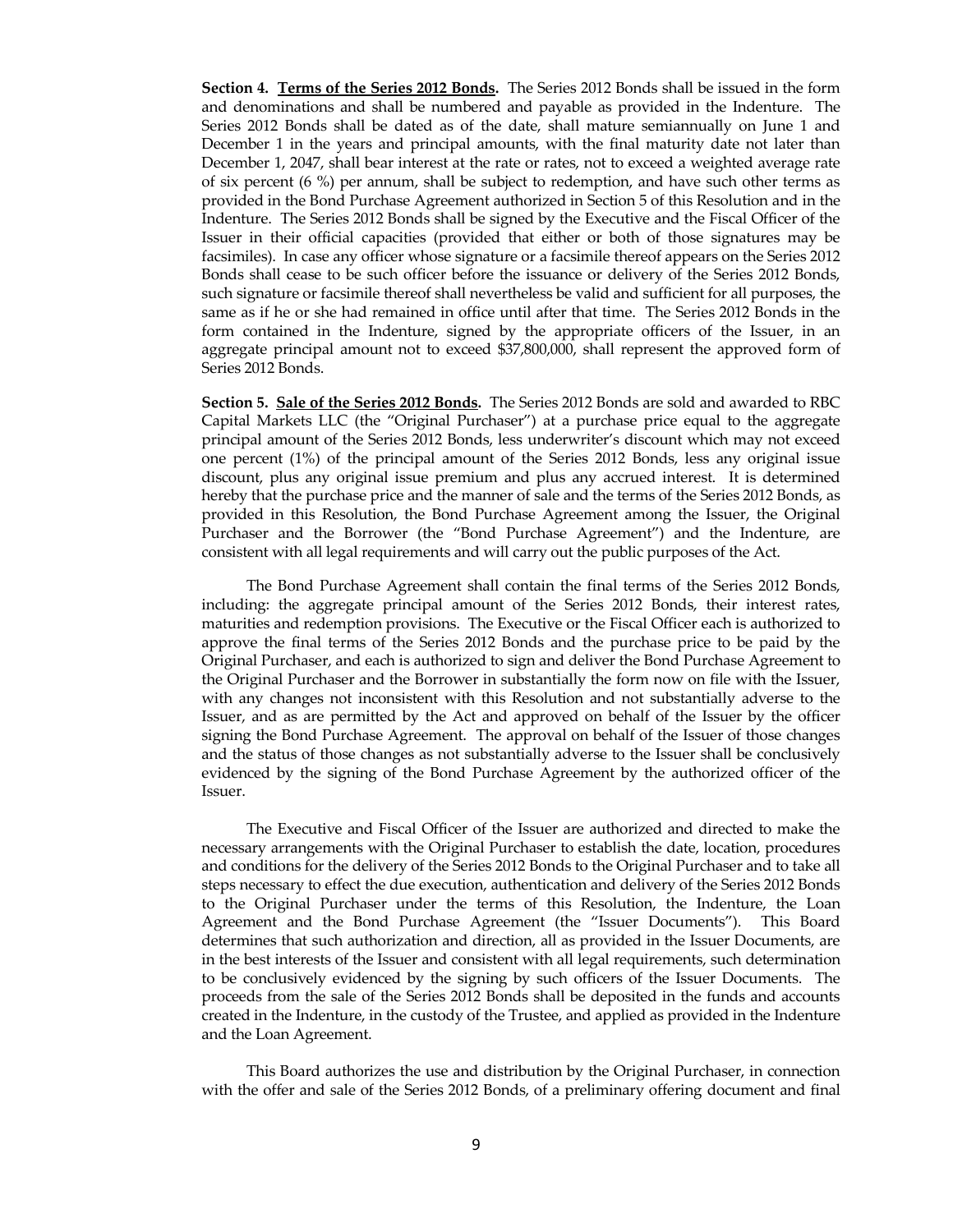offering document in such forms as may be approved by the officials signing the Bond Purchase Agreement.

Except as may be described in the Bond Purchase Agreement, the Issuer has not confirmed, and assumes no responsibility for, the accuracy, completeness or sufficiency of any of the statements in any disclosure document used by the Original Purchaser in connection with the offer and sale of the Series 2012 Bonds or any supplements thereto, or in any reports, financial information, offering or disclosure documents or other information relating in any way to the Project or its proposed management, operations, history or financial condition, or relating in any way to the Original Purchaser.

**Section 6. Arbitrage and Information Reporting Provisions.** With respect to those Series 2012 Bonds that are issued as obligations the interest on which is excluded from gross income for federal income tax purposes (the "Tax-Exempt Series 2012 Bonds"), the Issuer covenants that it will restrict the use of the proceeds of the Tax-Exempt Series 2012 Bonds in such manner and to such extent as may be necessary so that those Series 2012 Bonds will not constitute arbitrage bonds under Section 148 of the Code, after taking into account reasonable expectations at the time of the delivery of and payment for those Series 2012 Bonds.

The Executive and/or the Fiscal Officer or any other officer having responsibility for issuing the Series 2012 Bonds, either alone or in conjunction with the Borrower or any officer, employee, agent of or consultant to the Borrower, shall give with respect to the Tax-Exempt Series 2012 Bonds (i) appropriate certifications of the Issuer for inclusion in the transcript of proceedings for the Series 2012 Bonds setting forth the reasonable expectations of the Issuer regarding the amount and use of the proceeds of the Tax-Exempt Series 2012 Bonds and the facts, estimates and circumstances on which they are based and other facts and circumstances relevant to the tax treatment of interest on the Tax-Exempt Series 2012 Bonds, as provided by the Borrower, all as of the date of delivery of and payment for the Series 2012 Bonds; and (ii) the statement setting forth the information required by Section 149(e) of the Code, which shall be based on the relevant information provided by the Borrower.

The Issuer covenants that it (i) will take, or require to be taken, all actions that may be required of it for the interest on the Tax-Exempt Series 2012 Bonds to be and remain excluded from gross income of the registered owners thereof for federal income tax purposes, and (ii) will not take or authorize to be taken any actions that would adversely affect that exclusion under the provisions of the Code. The Executive and/or the Fiscal Officer and other appropriate officers are authorized and directed to take any and all actions and make or give reports and certifications, as may be appropriate to assure such exclusion of that interest.

**Section 7. Authorization of Loan Agreement, Indenture, Bond Purchase Agreement, Tax Agreement and Other Documents.** In order to provide for the payment of the principal of, premium, if any, and interest on the Series 2012 Bonds as the same shall become due and payable, and to provide for the financing or refinancing of the Project, the Executive and/or the Fiscal Officer each is authorized to sign, acknowledge and deliver, in the name and on behalf of the Issuer, the Loan Agreement, the Indenture and any Letter of Representations with The Depository Trust Company (the "DTC Letter Agreement"), in substantially the forms submitted to and now on file with this Board. The Executive and/or Fiscal Officer each is further authorized and directed to sign, acknowledge and deliver the Tax Certificate and Agreement among the Issuer, the Borrower and the Trustee (the "Tax Agreement"), in substantially the form submitted to and now on file with the Issuer. Those documents in those forms are approved, with such changes not inconsistent with this Resolution and not substantially adverse to the Issuer as may be permitted by the Act and approved by the officers signing those documents on behalf of the Issuer. The approval of those changes by those officers, and that those changes are not substantially adverse to the Issuer, shall be conclusively evidenced by the signing of the Loan Agreement, the Indenture, the DTC Letter Agreement and the Tax Agreement by those officers. The Executive, the Fiscal Officer and other appropriate officials of the Issuer are each separately authorized to take any and all actions and to sign such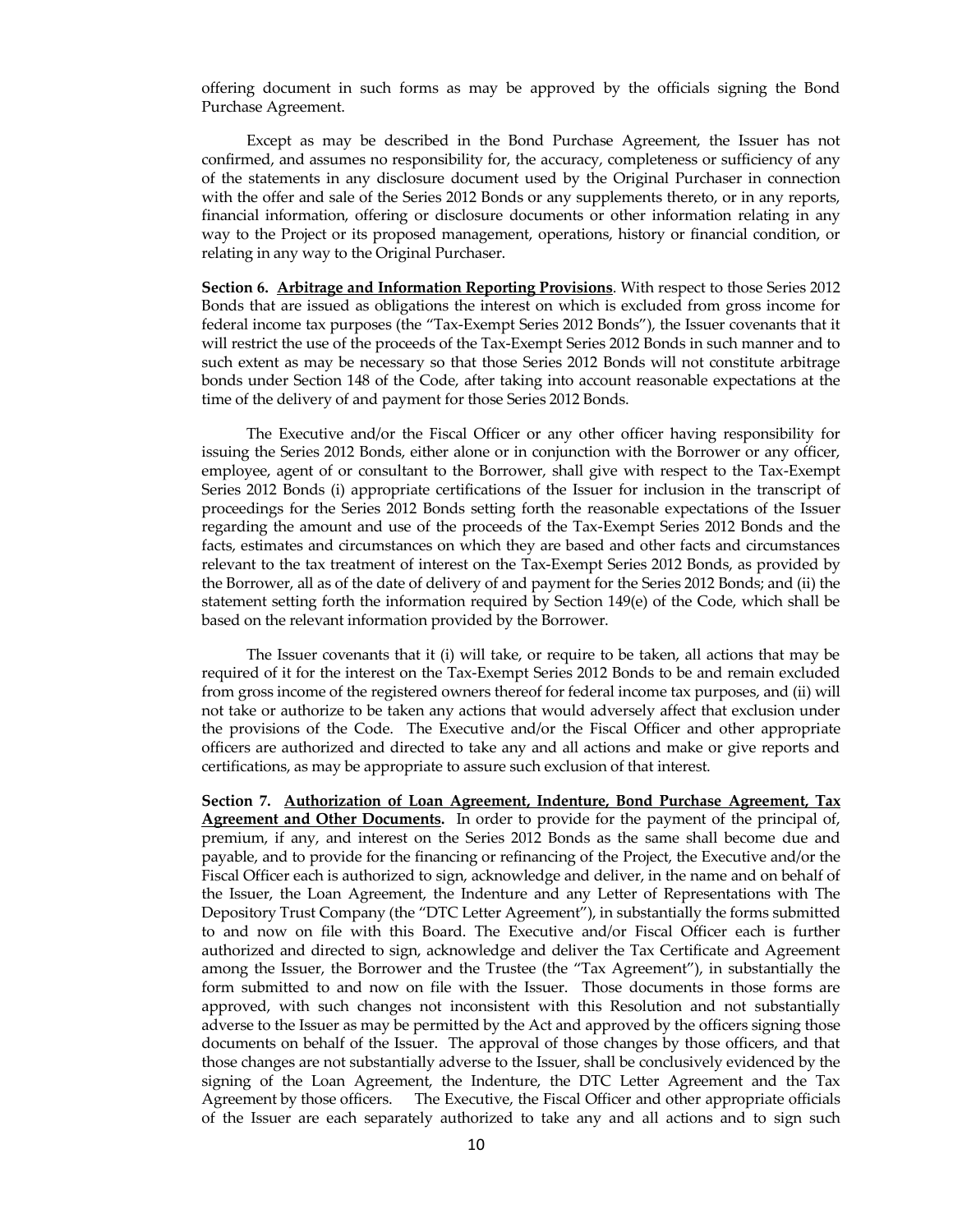financing statements, assignments, certificates and other instruments that may be necessary or appropriate to effect the issuance of the Series 2012 Bonds, the financing or refinancing of the Project and the intent of this Resolution.

**Section 8. Covenants of Issuer.** In addition to other covenants of the Issuer in this Resolution, the Issuer further covenants and agrees as follows:

**(a) Payment of Principal, Premium and Interest.** The Issuer will, solely from the sources in the Indenture provided, pay or cause to be paid the principal of, premium, if any, and interest on the Series 2012 Bonds on the dates, at the places and in the manner provided, in the Indenture and in the Series 2012 Bonds.

**(b) Performance of Covenants, Authority and Actions**. The Issuer will at all times faithfully observe and perform all agreements, covenants, undertakings, stipulations and provisions contained in the Issuer Documents and in all proceedings of the Issuer pertaining to the Series 2012 Bonds. The Issuer warrants and covenants that it is, and upon delivery of the Series 2012 Bonds will be, duly authorized by the laws of the State, including particularly and without limitation the Act, to issue the Series 2012 Bonds and to execute the Issuer Documents and all other documents to be executed by it, to provide for the security for payment of the principal of, premium, if any, and interest on the Series 2012 Bonds in the manner and to the extent set forth in the Indenture; that all actions on its part for the issuance of the Series 2012 Bonds and signing and delivery of the Issuer Documents and all other documents to be executed by it in connection with the issuance of the Series 2012 Bonds, have been or will be duly and effectively taken; and that the Series 2012 Bonds will be valid and enforceable special obligations of the Issuer according to their terms.

**Section 9. Transcript of Proceedings.** The Secretary-Treasurer or Assistant Secretary, or other appropriate officer of the Issuer, shall furnish to the Original Purchaser a true transcript of proceedings, certified by the Secretary-Treasurer or Assistant Secretary or other officer, of (i) all proceedings had with reference to the issuance of the Series 2012 Bonds and (ii) any other information from the records of the Issuer which may be necessary or appropriate to determine the regularity and validity of the issuance of the Series 2012 Bonds.

**Section 10. No Debt or Tax Pledge.** The Series 2012 Bonds do not constitute a debt or pledge of the faith and credit of the Issuer, the State of Ohio or any political subdivision thereof. The owners of the Series 2012 Bonds have no right to have taxes levied by the General Assembly of the State or the taxing authority of any political subdivision of the State for the payment of principal of or any premium or the interest on the Series 2012 Bonds. The Series 2012 Bonds shall contain a statement to that effect and to the effect that the Series 2012 Bonds shall be payable solely from the funds pledged to their payment under the Indenture. Nothing in this Resolution or in the Indenture, however, shall be deemed to prohibit the Issuer, of its own volition, from using to the extent that it is authorized by law to do so, any other resources for the fulfillment of any of the terms, conditions or obligations of the Indenture, this Resolution or any of the Series 2012 Bonds.

**Section 11. Public Hearing.** Prior to the issuance of the Series 2012 Bonds, the Issuer has held a public hearing pursuant to and as required by Section 147(f) of the Internal Revenue Code of 1986, as amended.

**Section 12. Effective Date.** This Resolution shall take effect and be in force immediately upon its adoption, therefore be it further

**Resolved,** that the Board of Directors finds and determined that all formal actions of this Board concerning and relating to the adoption of this resolution were taken in an open meeting of this Board and that all deliberations of this Board that resulted in those formal actions were in meeting open to the public in compliance with the law including Section 121.22 of the Ohio Revised Code.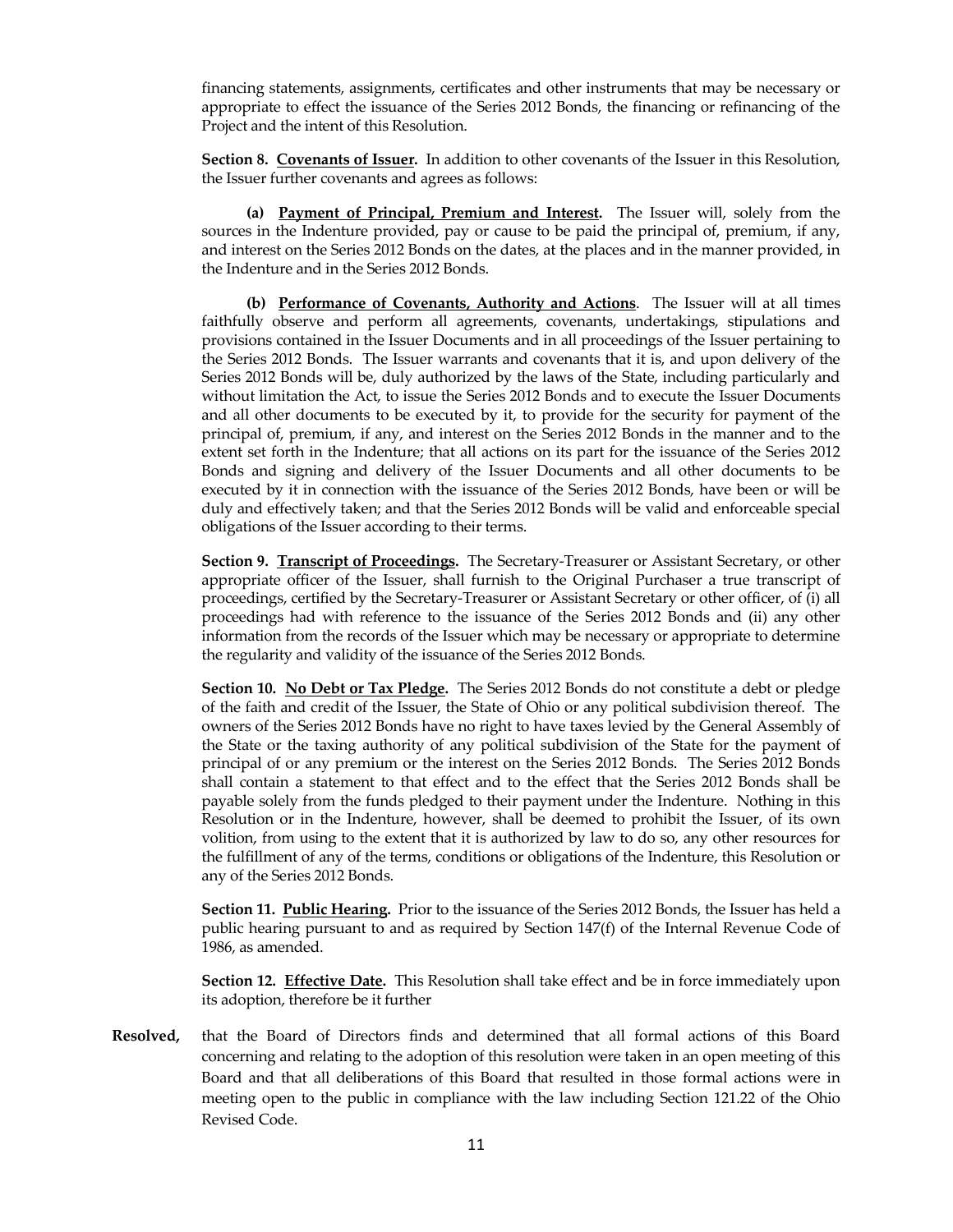Voice Vote as follows:

T.N. Bhargava, yea; Thomas V. Chema, yea; David Dix, absent; Jack Kohl, yea; Neil Mann, Jr., absent; Steven P. McDonald, yea; James A. Wyatt, Jr., absent;

**RESOLUTION NO. 12-009**

# **RE: ADOPTION OF PORTAGE COUNTY PORT AUTHORTIY PROPOSED TAX BUDGET FOR YEAR 2013.**

It was moved by Steven P. McDonald, seconded by Thomas V. Chema that the following Resolution be adopted:

\* \* \* \* \*

| <b>WHEREAS,</b>        | the Portage County Port Authority Proposed Tax Budget for 2013 was on display<br>for public viewing at the offices of the Portage County Port Authority and the<br>Portage County Auditor on May 16, 2012, prior to the date of the public hearing;<br>and                                                                                                                                                |
|------------------------|-----------------------------------------------------------------------------------------------------------------------------------------------------------------------------------------------------------------------------------------------------------------------------------------------------------------------------------------------------------------------------------------------------------|
| <b>WHEREAS,</b>        | a public hearing on the Portage County Port Authority Proposed Tax Budget for<br>2013, as required by ORC 5705.30, was held on May 30, 2012 after being duly<br>publicized on May 18, 2012 in a newspaper of general circulation (Record-Courier);<br>now therefore be it                                                                                                                                 |
| <b>RESOLVED,</b>       | that the Portage County Port Authority Proposed Tax Budget for 2013 be and<br>hereby is adopted, and that a copy of this resolution and two copies of the Portage<br>County Proposed Tax Budget for 2013 be signed by the Portage County Port<br>Authority Board of Directors and forwarded to the County Auditor; and be it<br>further                                                                   |
| <b>RESOLVED,</b>       | that the Board of Directors finds and determines that all formal actions of this Board<br>concerning and relating to the adoption of this resolution were taken in an open<br>meeting of this Board and that all deliberations of this Board that resulted in those<br>formal actions were in meeting open to the public in compliance with the law<br>including Section 121.22 of the Ohio Revised Code. |
| Voice Vote As Follows: |                                                                                                                                                                                                                                                                                                                                                                                                           |
| T.N. Bhargava, yea;    | Thomas V. Chema, yea;                                                                                                                                                                                                                                                                                                                                                                                     |

David Dix, absent; Jack Kohl, yea; Neil Mann, Jr., absent; Steven P. McDonald, yea; James A.Wyatt, Jr. absent;

\* \* \* \* \*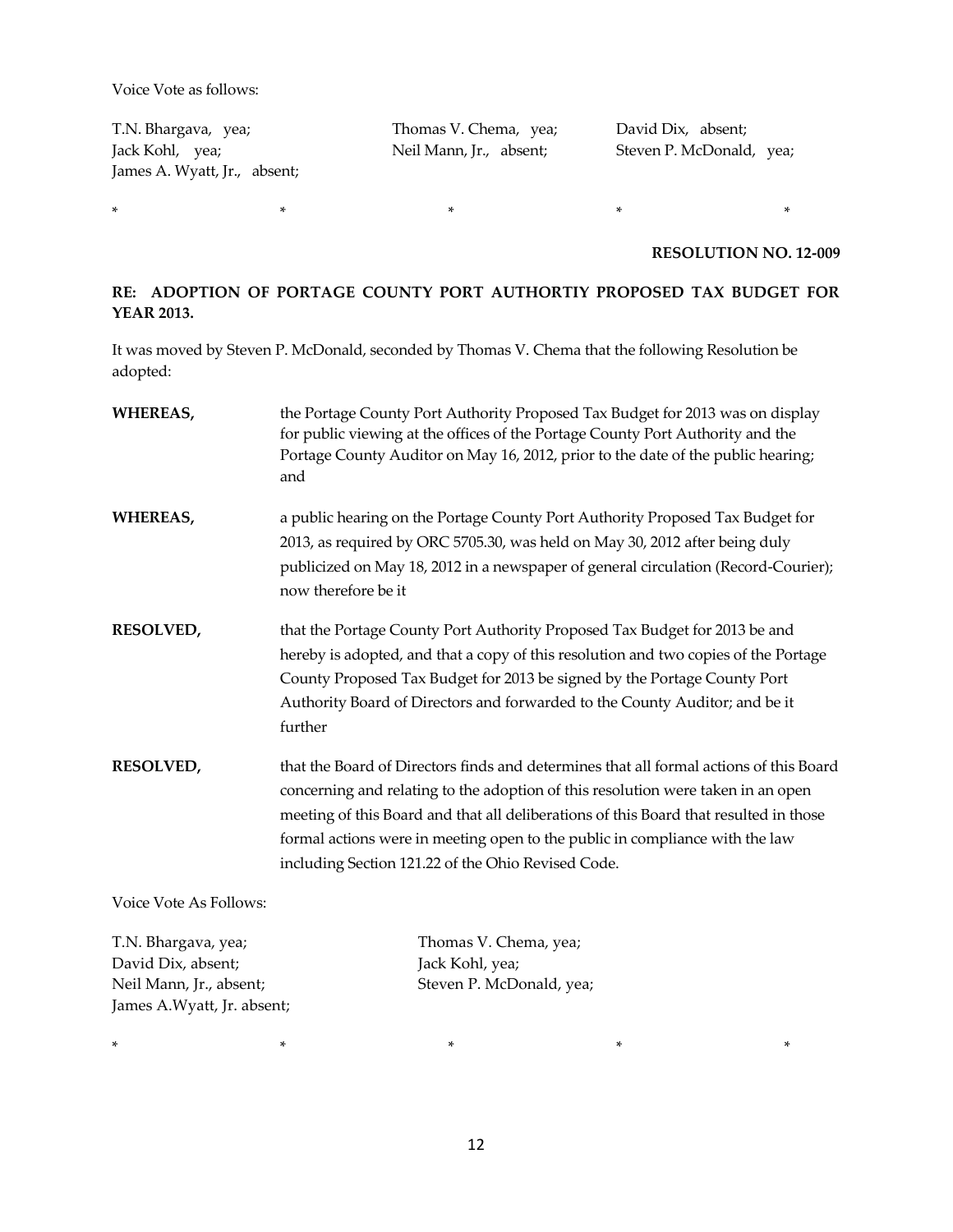# **RESOLUTION** NO. 12-010

# **RE: AMEND THE AGREEMENT BETWEEN THE PORTAGE DEVELOPMENT BOARD AND THE PORTAGE COUNTY PORT AUTHORITY TO INCLUDE PROJECT FEE SHARING OF 75% TO THE PORT AUTHORITY AND 25% OF THE PROJECT FEES TO THE PORTAGE DEVELOPMENT BOARD.**

It was moved by Thomas V. Chema, seconded by Steven P. McDonald that the following resolution be adopted:

- **WHEREAS,** the Portage Development Board is private, not-for-profit corporation which provides economic development programs for the business community of Portage County; and
- **WHEREAS,** per Resolution No. 11-003 adopted June 6, 2011, and per Resolution No. 11-019 adopted December 6, 2011 the Portage County Port Authority Board of Directors approved the expenditures and the entering into an Agreement with the Portage Development Board for 2011 and 2012; and
- **WHEREAS,** the Portage Development Board agrees to furnish and the Portage County Port Authority agrees to purchase the use of space and services in accordance with the Terms and Conditions set forth in the attached Agreement, now therefore be it
- **RESOLVED,** that the Board of Directors agree to enter into an agreement for services with the Portage Development Board, 217 South Chestnut Street in Ravenna, Ohio in the amount of \$10,000 per calendar year beginning July 1, 2011, and will continue in effect until December 31, 2011; and be it further
- **RESOLVED,** that the Board of directors agrees to project fee sharing with the Portage Development Board with 75% of project fees to the Port Authority and 25% of the project fees going to the Portage Development Board; and be it further
- **RESOLVED,** that this Agreement shall renew automatically for a one (1) year term beginning January 1, 2012 and each January 1 thereafter, unless either party notifies the other party in writing of its intention to not renew this agreement at least sixty (60) days prior to the end of the then current term. Such notice of intent to not renew may be delivered by regular U.S. mail, and be it further
- **RESOLVED,** that the Board of Directors finds and determines that all formal actions of this Board concerning and relating to the adoption of this resolution were taken in an open meeting of this Board and that all deliberations of this Board that resulted in those formal actions were in a meeting open to the public in compliance with the law including Section 121.22 of the Ohio Revised Code.

Voice vote was as follows:

| T.N. Bhargava, yea;          | Thomas V. Chema, yea;    |
|------------------------------|--------------------------|
| David Dix, absent;           | Jack Kohl, yea;          |
| Neil Mann, Jr.,) absent;     | Steven P. McDonald, yea; |
| James A. Wyatt, Jr., absent; |                          |

\* \* \* \* \*